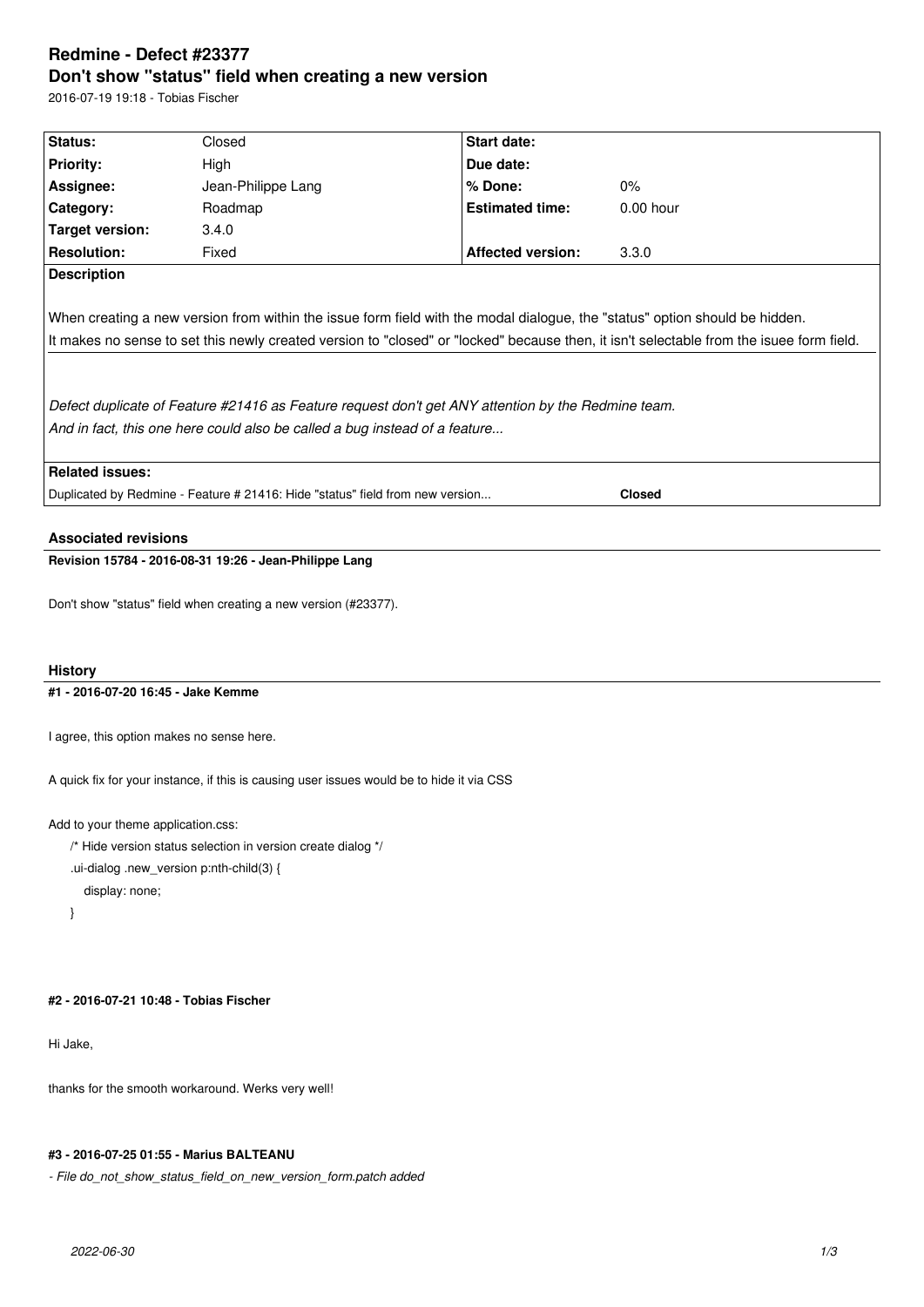I made a patch that fixes/implements this without CSS.

The patch passes all the tests and adds two new assertions:

1. new version form doesn't contains the status field

2. edit version form contains the status field.

#### **#4 - 2016-07-25 02:03 - Marius BALTEANU**

Tobias Fischer wrote:

*When creating a new version from within the issue form field with the modal dialogue, the "status" option should be hidden. It makes no sense to set this newly created version to "closed" or "locked" because then, it isn't selectable from the isuee form field.*

In my opinion it makes no sense in all pages from where you can add new versions, not only in the modal dialogue. I think there are very few cases when you want to add a locked/closed version.

## **#5 - 2016-07-25 08:20 - Go MAEDA**

*- Target version set to 3.4.0*

## Marius BALTEANU wrote:

*In my opinion it makes no sense in all pages from where you can add new versions, not only in the modal dialogue. I think there are very few cases when you want to add a locked/closed version.*

I agree with you.

Thanks for the patch. It looks good to me. Setting target version to 3.4.0.

#### **#6 - 2016-07-25 09:41 - Tobias Fischer**

### *Marius BALTEANU wrote:*

*In my opinion it makes no sense in all pages from where you can add new versions, not only in the modal dialogue. I think there are very few cases when you want to add a locked/closed version.*

Yeah, totally agree with you! :)

Thanks for the patch! Looking forward to see this implemented!

### **#7 - 2016-08-18 06:10 - Toshi MARUYAMA**

*- Duplicated by Feature #21416: Hide "status" field from new version form when it is called from modal dialogue from the issue form added*

#### **#8 - 2016-08-31 19:27 - Jean-Philippe Lang**

- Subject changed from "status" field should not be displayed when "new version" form is displayed as modal dialogue from the issue form to Don't *show "status" field when creating a new version*